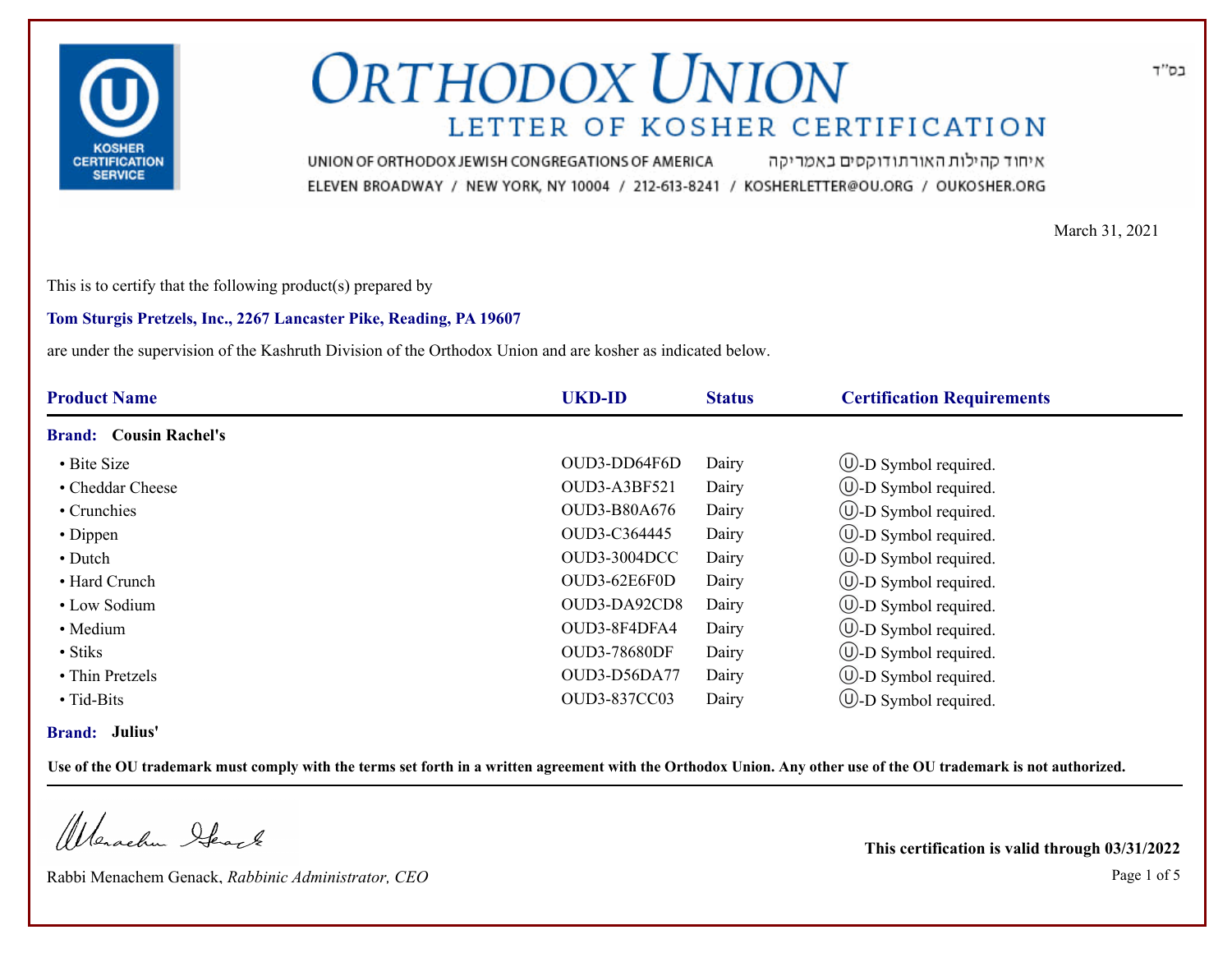

איחוד קהילות האורתודוקסים באמריקה UNION OF ORTHODOX JEWISH CONGREGATIONS OF AMERICA ELEVEN BROADWAY / NEW YORK, NY 10004 / 212-613-8241 / KOSHERLETTER@OU.ORG / OUKOSHER.ORG

March 31, 2021

### **Tom Sturgis Pretzels, Inc. (continued)**

This is to certify that the following product(s) prepared by this company are under the supervision of the Kashruth Division of the Orthodox Union and are kosher as indicated below.

| <b>Product Name</b>                      | <b>UKD-ID</b>       | <b>Status</b> | <b>Certification Requirements</b> |  |
|------------------------------------------|---------------------|---------------|-----------------------------------|--|
| <b>Brand:</b> Julius' (continued)        |                     |               |                                   |  |
| • Flavor Baked Cookie Stiks-Dutch Cocoa  | OUD3-3944F3F        | Dairy         | $\circled{1}$ -D Symbol required. |  |
| · Flavor Baked Cookie Stiks-Honey Graham | OUD3-75041A7        | Dairy         | $\cup$ -D Symbol required.        |  |
| <b>Brand:</b> Julius Sturgis             |                     |               |                                   |  |
| • Horse & Buggy Pretzels                 | OUD3-A687608        | Dairy         | $\cup$ -D Symbol required.        |  |
| <b>Brand:</b> Tom Sturgis Pretzels       |                     |               |                                   |  |
| • Cheese                                 | OUD3-FA97FC1        | Dairy         | $\circled{1}$ -D Symbol required. |  |
| • Cheese Gems                            | OUD3-YJZ8APW        | Dairy         | $\cup$ -D Symbol required.        |  |
| • Chocolate Cookie Stiks                 | OUD3-38F8593        | Dairy         | $(U)$ -D Symbol required.         |  |
| $\cdot$ Chris B's                        | OUD3-PNKM9HK        | Dairy         | $\cup$ -D Symbol required.        |  |
| • Cinnamon Sugar Pretzels                | OUD3-0658423        | Dairy         | $\cup$ -D Symbol required.        |  |
| • Cinnamon Sugar Stiks                   | <b>OUD3-79F607B</b> | Dairy         | $(U)$ -D Symbol required.         |  |

**Use of the OU trademark must comply with the terms set forth in a written agreement with the Orthodox Union. Any other use of the OU trademark is not authorized.**

Werachen Ifearle

Rabbi Menachem Genack, *Rabbinic Administrator, CEO* Page 2 of 5

**This certification is valid through 03/31/2022**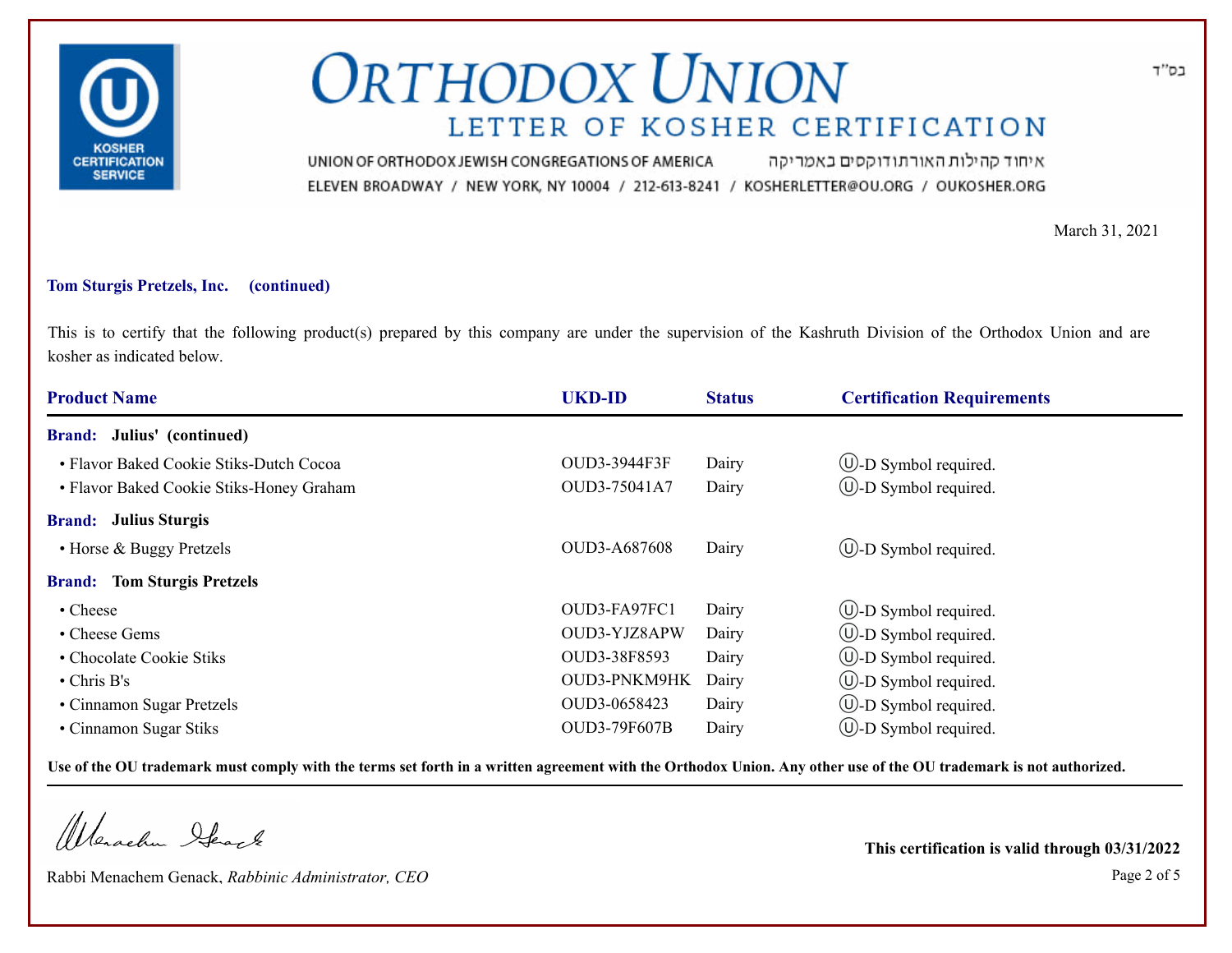

איחוד קהילות האורתודוקסים באמריקה UNION OF ORTHODOX JEWISH CONGREGATIONS OF AMERICA ELEVEN BROADWAY / NEW YORK, NY 10004 / 212-613-8241 / KOSHERLETTER@OU.ORG / OUKOSHER.ORG

March 31, 2021

#### **Tom Sturgis Pretzels, Inc. (continued)**

This is to certify that the following product(s) prepared by this company are under the supervision of the Kashruth Division of the Orthodox Union and are kosher as indicated below.

| <b>Product Name</b>                                      | <b>UKD-ID</b> | <b>Status</b> | <b>Certification Requirements</b> |
|----------------------------------------------------------|---------------|---------------|-----------------------------------|
| <b>Tom Sturgis Pretzels (continued)</b><br><b>Brand:</b> |               |               |                                   |
| $\bullet$ Crunchzels (R)                                 | OUD3-C0D69D0  | Dairy         | $\cup$ -D Symbol required.        |
| • Dutch                                                  | OUD3-5739320  | Dairy         | $\cup$ -D Symbol required.        |
| • Dutch Cocoa Somersaults                                | OUD3-4983E35  | Dairy         | $\bigcirc$ -D Symbol required.    |
| • Hard Pretzels                                          | OUD3-CC8DA1B  | Dairy         | $\bigcup$ -D Symbol required.     |
| • Honey Graham Cookie Stiks                              | OUD3-5C79181  | Dairy         | $\cup$ -D Symbol required.        |
| • Hot Cheesers                                           | OUD3-BEA848F  | Dairy         | $\bigcirc$ -D Symbol required.    |
| • Jalapeno Minis Pretzels                                | OUD3-60B1C5F  | Dairy         | $\cup$ -D Symbol required.        |
| $\bullet$ Little Cheesers $(R)$                          | OUD3-F6AD96C  | Dairy         | $\cup$ -D Symbol required.        |
| $\bullet$ Little Ones (R)                                | OUD3-FB024A0  | Dairy         | $\cup$ -D Symbol required.        |
| $\cdot$ Log                                              | OUD3-2CB7E1A  | Dairy         | $\cup$ -D Symbol required.        |
| • Low Sodium                                             | OUD3-9D11903  | Dairy         | $\cup$ -D Symbol required.        |
| • Low Sodium Little Ones (R)                             | OUD3-590F28D  | Dairy         | $\cup$ -D Symbol required.        |

**Use of the OU trademark must comply with the terms set forth in a written agreement with the Orthodox Union. Any other use of the OU trademark is not authorized.**

Werachen Stack

Rabbi Menachem Genack, *Rabbinic Administrator, CEO* Page 3 of 5

**This certification is valid through 03/31/2022**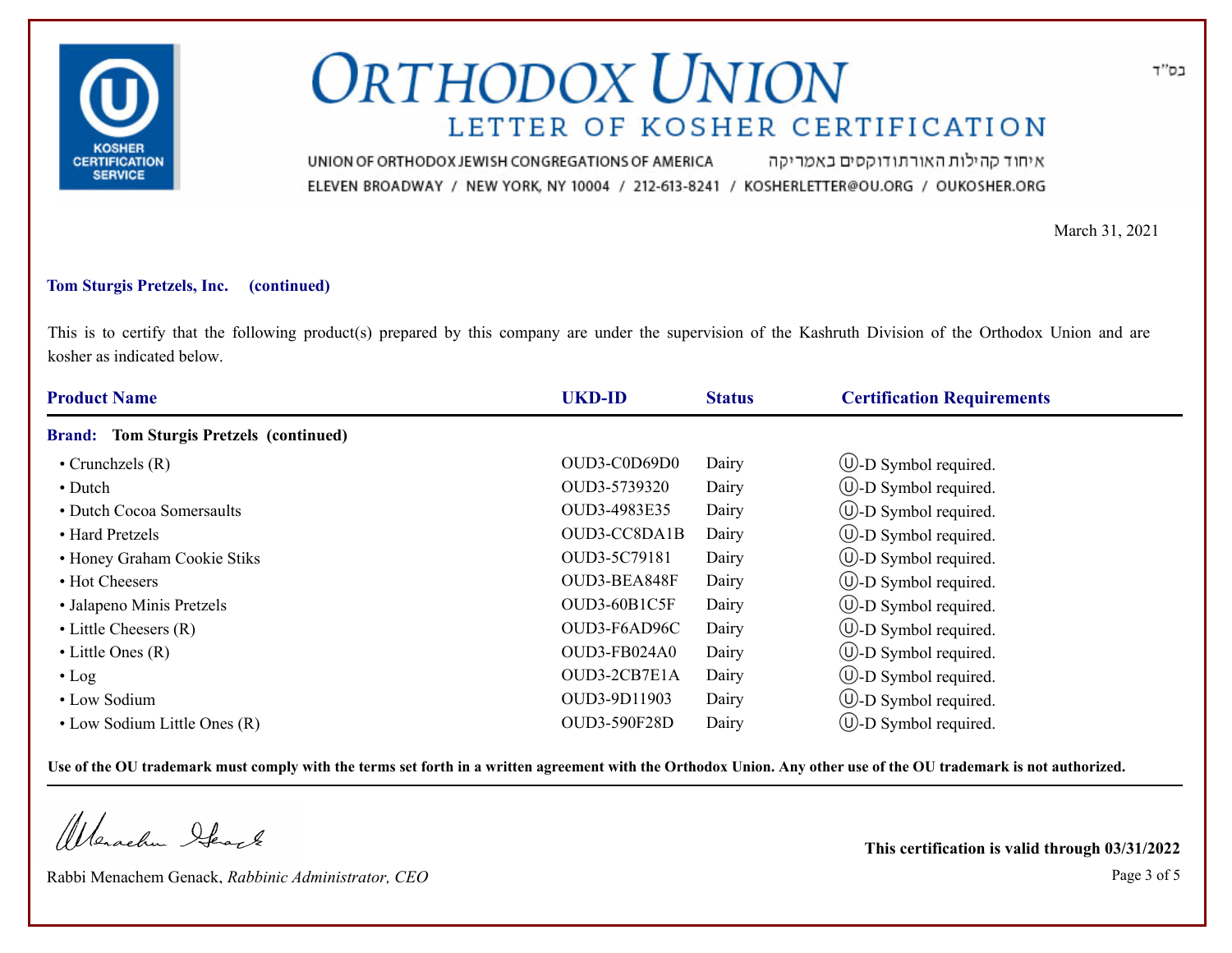

איחוד קהילות האורתודוקסים באמריקה UNION OF ORTHODOX JEWISH CONGREGATIONS OF AMERICA ELEVEN BROADWAY / NEW YORK, NY 10004 / 212-613-8241 / KOSHERLETTER@OU.ORG / OUKOSHER.ORG

March 31, 2021

### **Tom Sturgis Pretzels, Inc. (continued)**

This is to certify that the following product(s) prepared by this company are under the supervision of the Kashruth Division of the Orthodox Union and are kosher as indicated below.

| <b>Product Name</b>                                                  | <b>UKD-ID</b>       | <b>Status</b> | <b>Certification Requirements</b> |
|----------------------------------------------------------------------|---------------------|---------------|-----------------------------------|
| <b>Tom Sturgis Pretzels (continued)</b><br><b>Brand:</b>             |                     |               |                                   |
| • NO SURFACE SALT DUTCH                                              | OUD3-BEM5TOI        | Dairy         | $\bigcirc$ -D Symbol required.    |
| · PREGGIE PRETZEL                                                    | OUD2-DDF4F7F        | Dairy         | Symbol not required.              |
| $\bullet$ Pretzel Gems $(R)$                                         | <b>OUD3-2F67B6E</b> | Dairy         | $\bigcirc$ -D Symbol required.    |
| · PRETZEL MATE                                                       | OUD2-91BE194        | Dairy         | Symbol not required.              |
| • Pretzel Medley (little Ones, Sticks, Sesame Sticks, Cheese Wedges) | OUD3-C85A745        | Dairy         | $\cup$ -D Symbol required.        |
| • Sea Salt Somersaults                                               | OUD3-9F0A8E2        | Dairy         | $\cup$ -D Symbol required.        |
| • Sea Salt Somersaults without surface salt                          | OUD3-JPAVB1U        | Dairy         | $\cup$ -D Symbol required.        |
| • Sesame Stiks                                                       | <b>OUD3-F08084D</b> | Dairy         | $\bigcirc$ -D Symbol required.    |
| • SOURDOUGH HARD PRETZELS 'N' PIECES                                 | OUD3-V0LYNCM        | Dairy         | $\circled{1}$ -D Symbol required. |
| • Soy Pretzels                                                       | OUD3-6D3CC15        | Dairy         | $\cup$ -D Symbol required.        |
| • Specials                                                           | OUD3-20A6317        | Dairy         | $\cup$ -D Symbol required.        |
| $\bullet$ Stiks                                                      | OUD3-D6A9F47        | Dairy         | $\cup$ -D Symbol required.        |

**Use of the OU trademark must comply with the terms set forth in a written agreement with the Orthodox Union. Any other use of the OU trademark is not authorized.**

Werachen Stack

Rabbi Menachem Genack, *Rabbinic Administrator, CEO* Page 4 of 5

**This certification is valid through 03/31/2022**